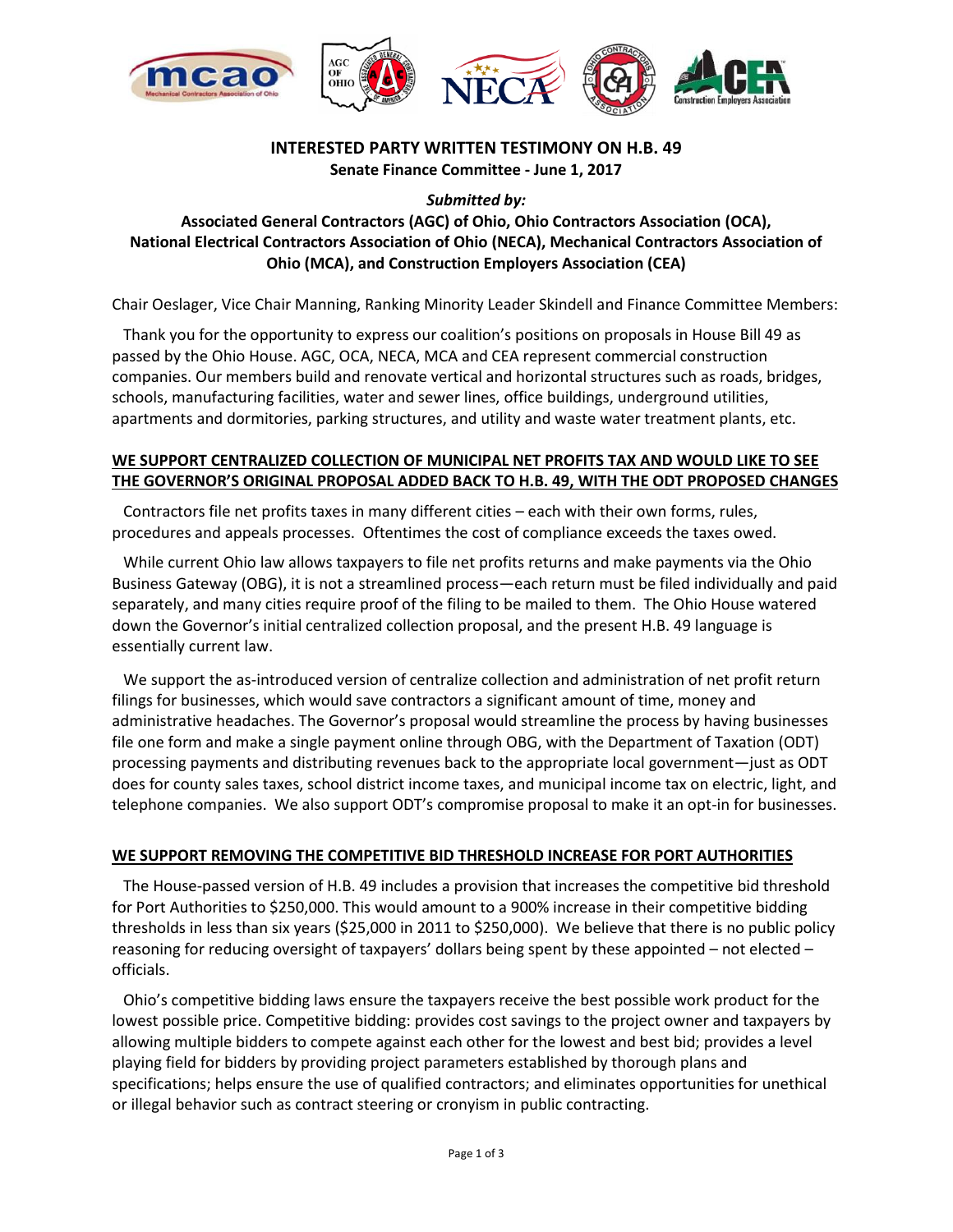

#### **WE SUPPORT REMOVING HOUSE-ADDED LANGUAGE THAT WOULD GRANT DAS NEW AUTHORITY OVER IMPROVEMENTS TO EXISTING FACILITIES**

The House Finance Committee added language that would grant new authority to DAS to "improve, renovate, repair, remodel, or rehabilitate existing facilities," without a requirement for DAS ownership of those facilities, or dollar thresholds to limit that authority. The change could allow DAS to award its own construction contracts as "supplies" or "services" contracts under R.C. Chapter 125, thereby circumventing R.C. Chapter 153 construction law. Further, DAS could use its cooperative purchasing authority to extend this same contract to all political subdivisions (under DAS cooperative purchasing authority).

We believe this language is not in the best interests of public construction because it: bypasses the competitive processes and protections (for both public owners and contractors) of standard construction under R.C. Chapter 153, including advertising, bonding, subcontractor protections, etc.; creates a path for all political subdivisions to avoid competitive bidding for construction; makes the award of construction contracts less transparent; and provides a means for a non- construction authority (DAS) to administer numerous and potentially very large construction projects without appropriate staff to manage it.

#### **WE SUPPORT DELETING LANGUAGE ADDED IN THE HOUSE TO REQUIRE THE AMOUNT OF STATE AND FEDERAL USER FEES ON MOTOR FUEL TO BE DISPLAYED ON STICKERS ON GAS PUMPS**

The House Finance Committee added an amendment to the budget bill that would require the county auditor or a municipal official to post stickers on retail fuel pumps showing the total state and federal user fees that apply to gasoline and diesel fuel. The intention is to discourage the use of motor fuel user fees to pay for Ohio's state and local infrastructure projects. Let's not exacerbate Ohio's transportation funding shortfall by doing away with our most reliable source of funding.

#### **WE SUPPORT ENCOURAGING PRE-APPRENTICESHIP PROGRAMS AND CAREER TRAINING PATHWAYS**

H.B. 49 requires the Ohio Departments of Education and Job and Family Services, in consultation with the Governor's Office of Workforce Transformation (OWT), to establish an option for career-technical education students to participate in pre-apprenticeship training programs that impart the skills and knowledge needed for successful participation in a registered apprenticeship program.

The Ohio State Apprenticeship Council (OSAC) registers apprenticeship programs for a number of different industries. Most reputable construction apprenticeship programs—union and open shop (nonunion)—are registered through OSAC. The Council has been working with OWT and ODE to create a process by which pre-apprenticeship programs can be recognized, and pre-apprenticeship graduates may have a direct path into registered apprenticeship programs.

We hope no changes are made to the budget proposal that could undermine those efforts, nor steer funding to favor one program over another or to individual contractors. Pre-apprenticeship students deserve a pathway into registered apprenticeship programs, and contractors need to know that preapprenticeship training meets the appropriate industry standards.